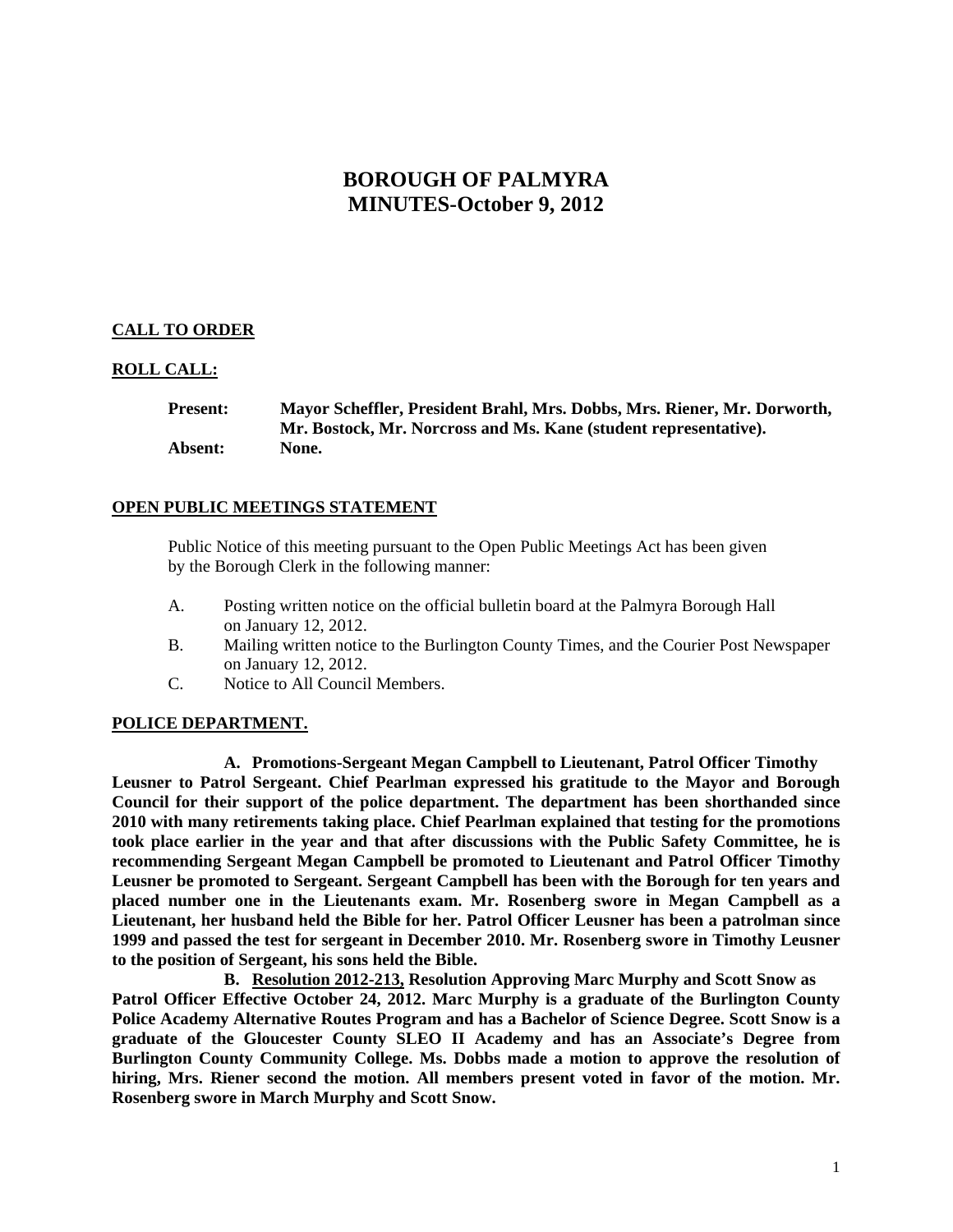**C. Resolution 2012-214, Resolution Appointing Class II Officers-Arek Arargil and Scott Breland effective October 24, 2012. Arek Aragil is attending Kean University for a Bachelors degree in criminal justice and has worked for the North Wildwood Police Department as a SLEO II. Scott Breland has a Bachelors Degree in criminal justice and attended the Cape May County SLEO II Academy. He also worked as a Special Officer in North Wildwood. President Brahl made a motion to approve the resolution of hiring, Ms. Dobbs second the motion. All members present voted in favor of the motion. Mr. Rosenberg swore Arek Aragil and Scott Breland.** 

**Mayor Scheffler thanked all the officers of the department and Chief Pearlman for their extra efforts while the department was shorthanded the last few years.** 

## **COORESPONDENCE.**

**A. PROCLAMATION- Put The Brakes On Fatalities Day-October 10, 2012. This is an annual proclamation requesting that all residents be mindful of traffic and fatalities that occur during the year. Mayor Scheffler read the proclamation.** 

**B. PROCLAMATION-Mike Garrigues. Mayor Scheffler read a proclamation for Mike Garrigues who helped saved a young child life at Kill Devil Hills in North Carolina. Mr. Garrigues explained that he is a 1992 graduation of Palmyra High School and that he hopes everyone remembers the importance of CPR training and that the training seems to stay with you forever.** 

**APPROVAL OF MINUTES. Mr. Norcross made a motion to approve the minutes from October 9, 2012, Mr. Dorworth second the motion. All members present voted in favor of the motion. Mr. Bostock abstained from the vote.** 

#### **ORDINANCES ON SECOND READING. (public hearing ).**

**A. Ordinance 2012-27, An Ordinance Of The Borough Of Palmyra Repealing Ordinance 2010-26 Creating A Special Improvement District For The Borough Of Palmyra. Mayor Scheffler discussed that this ordinance will be held again until the final audit and figures are in for the BID. the ordinance cannot be carried over till the next year, so if there is no action by December meeting, the ordinance will be reintroduced next year. Mr. Dorworth opened the ordinance for a public hearing, Mr. Norcross second the motion. All members present voted in favor of the motion, Mr. Bostock abstained from the vote. No one wishing to be heard, Mr. Dorworth made a motion to close the public portion, Mr. Norcross second the motion. All members present voted in favor of the motion, Mr. Bostock abstained from the motion. The ordinance will he held till the November 13th, meeting.** 

**B. Ordinance 2012-33, An Ordinance Amending Chapter 197 Of The Code Of The Borough Of Palmyra. (peddler, solicitor). Mr. Rosenberg requested that this ordinance be held**  until the November 13<sup>th</sup> meeting, so that he can meet with Chief Pearlman on the outstanding **issues. Ms. Dobbs made a motion to open the ordinance to the public, Mrs. Riener second the motion. All members present voted in favor of the motion.** 

**Mrs. Veitenheimer-Rowland Street inquired if the ordinance would also include the college kids that sell the magazines? Mayor Scheffler replied that the ordinance is still being worked on by the Chief and Mr. Rosenberg and that they will review all of the situations that may arise. No one else wishing to be heard, President Brahl made a motion to close the public portion, Ms .Dobbs second the motion. All members present voted in favor of the motion. This ordinance was held till the November 13th meeting.** 

**C. Ordinance 2012-34, An Ordinance Amending Ordinance 2010-10 Fee Schedule.(Notary**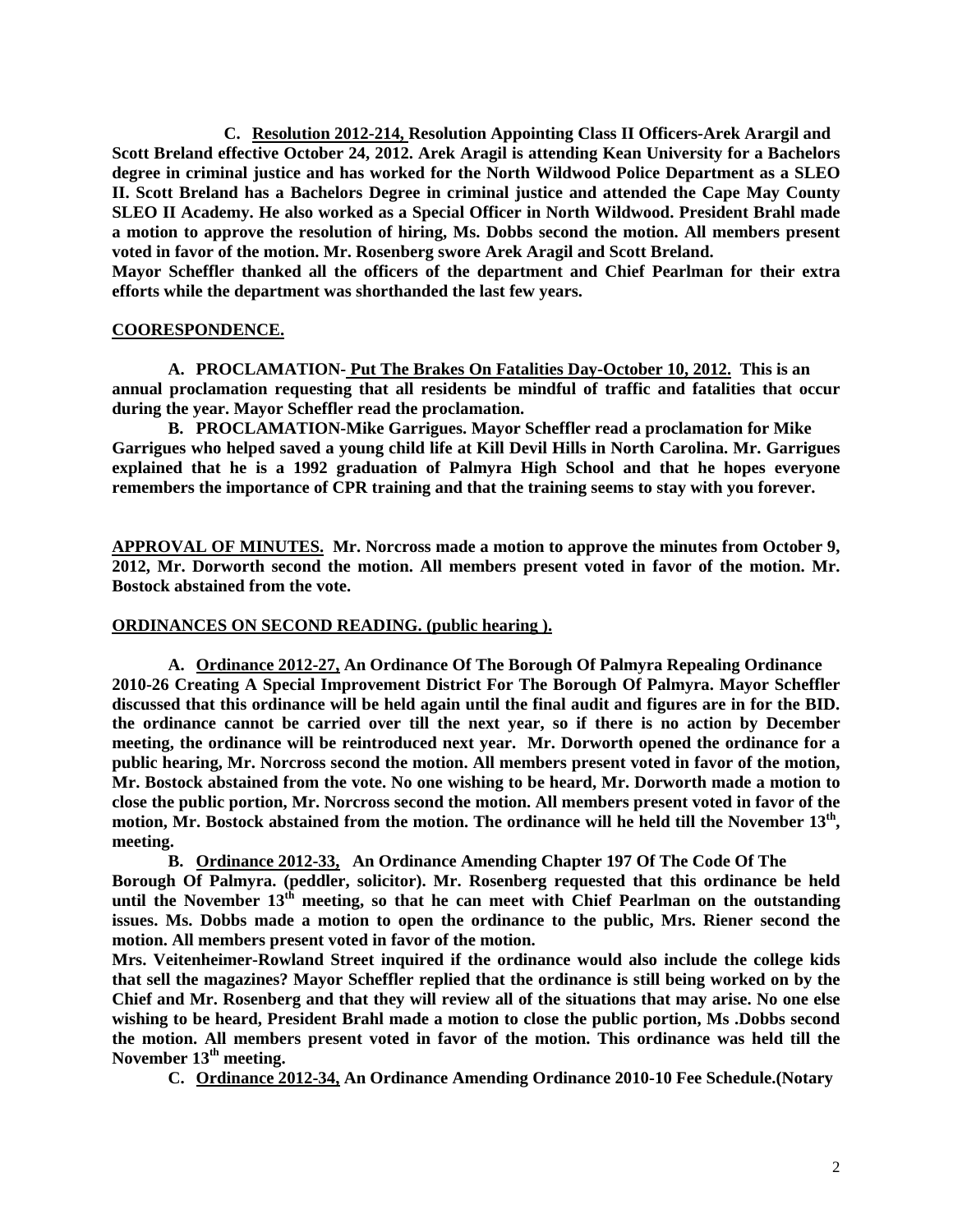**fees).Mrs. Riener made a motion to open the ordinance for a public hearing, Ms. Dobbs second the motion. All members present voted in favor of the motion. No one from the public wishing to be heard, President Brahl made a motion to close the public hearing, Mrs. Riener second the motion. All members present voted in favor of the motion. President Brahl made a motion to adopt the ordinance, Ms. Dobbs second the motion. At the call of the roll, the vote was:** 

 **AYES: President Brahl, Ms. Dobbs, Mrs. Riener, Mr. Dorworth, Mr. Bostock and Mr. Norcross.** 

 **NAYES: None. The ordinance was adopted on second and final reading and will take effect after publication according to law.** 

## **ORDINANCES ON FIRST READING**

**A. Ordinance 2012-35, Ordinance Amending The Code Of The Borough Of Palmyra** 

**Chapter 90 Vehicles And Traffic To Regulate Parking On Portions Of Morgan Avenue. Mayor Scheffler explained that this ordinance will help with the drop-off and pick-up of the small children for the Little Friends Daycare center. President Brahl made a motion to adopt the ordinance on first reading, Mr. Norcross second the motion. At the call of the roll, the vote was:** 

 **AYES: President Brahl, Ms. Dobbs, Mrs. Riener, Mr. Dorworth, Mr. Bostock and Mr. Norcross.** 

 **NAYES: None. The ordinance will be held on second and final reading at the council meeting of November 13th 2012.** 

**B. Ordinance 2012-36, Ordinance To Regulate Unsafe Buildings, Dwellings and** 

**Structures. Mayor Scheffler explained that this ordinance will help the code enforcement officer and the borough to regulate abandon buildings and to help with the property maintenance of vacant buildings. Mr. Norcross made a motion to adopt the ordinance on first reading, Ms. Dobbs second the motion. At the call of the roll, the vote was:** 

**AYES: President Brahl, Ms. Dobbs, Mrs. Riener, Mr. Dorworth, Mr. Bostock and Mr. Norcross.** 

 **NAYES: None. The ordinance will be held on second and final reading at the council meeting of November 13th, 2012.** 

**C. Ordinance 2012-37, An Ordinance Amending Chapter 230 Of The Code Of The Borough Of Palmyra (yard waste, construction debris). Mr. Norcross made a motion to adopt the ordinance on first reading, Ms. Dobbs second the motion. At the call of the roll, the vote was:** 

**AYES: President Brahl, Ms. Dobbs, Mrs. Riener, Mr. Dorworth, Mr. Bostock and Mr. Norcross.** 

 **NAYES: None. The ordinance will be held on second and final reading at the council meeting of November 13th, 2012.** 

**D. Ordinance 2012-38, Ordinance Amending Chapter 237, Article VI Of The Code Of The Borough of Palmyra Regarding Sidewalks and Curb Construction. Mayor Scheffler discussed that there are numberous ordinances on the books and that the committee would like to have this ordinance reintroduced in the early part of 2013 so that everyone can have a chance to give their input.** 

**E. Ordinance 2012-39, An Ordinance Amending Section 304(f) Of The Land Development Code Of The Borough Of Palmyra.(accessory buildings).Mayor Scheffler explained that this ordinance would amend some of the current language to allow the code enforcement officer and construction official to manage the accessory buildings on a property. President Brahl made a motion to adopt the ordinance on first reading, Mr. Norcross second the motion. At the call of the roll, the vote was:** 

**AYES: President Brahl, Ms. Dobbs, Mrs. Riener, Mr. Dorworth, Mr. Bostock and Mr. Norcross.**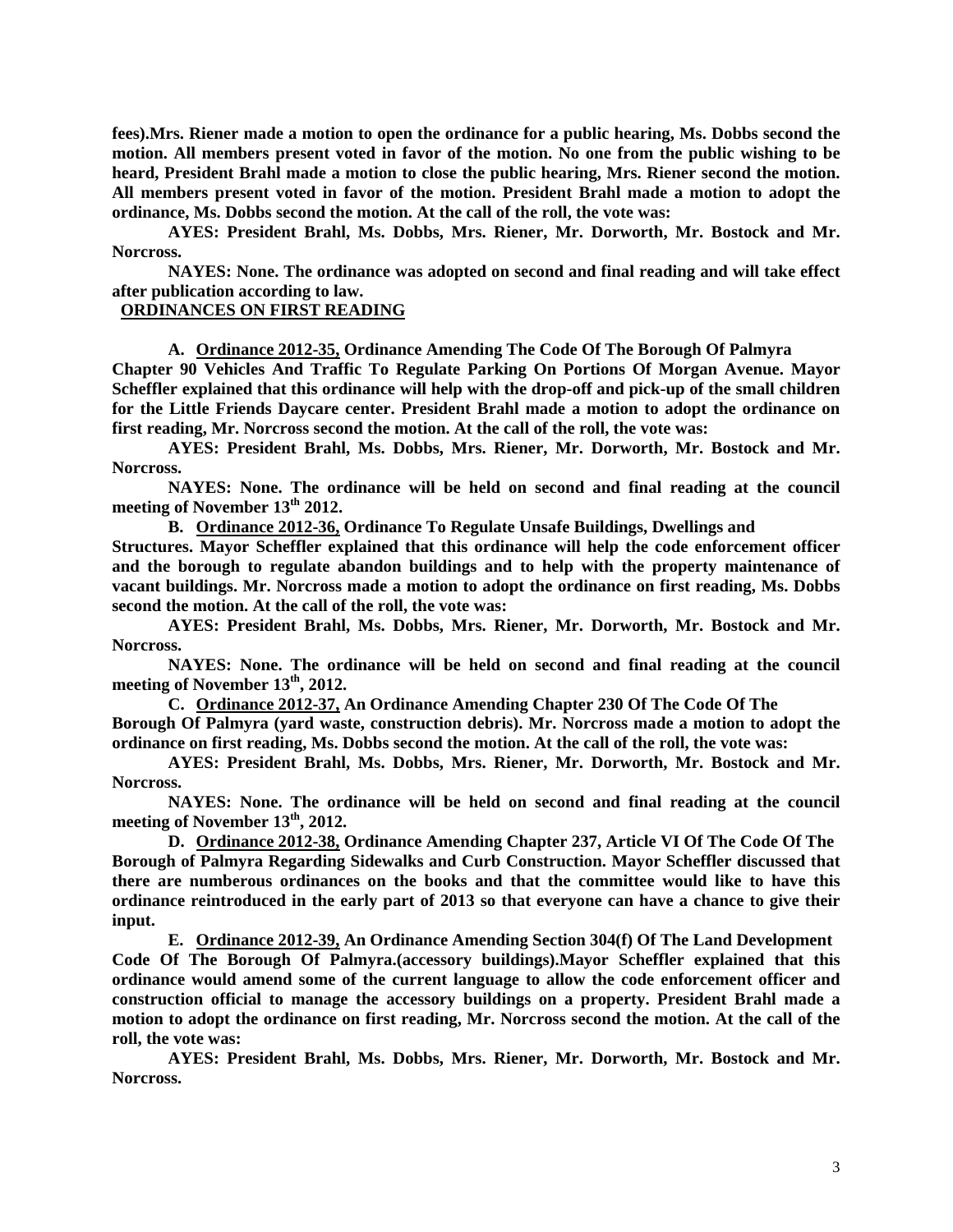**NAYES: None. The ordinance will be held on second and final reading at the council meeting of November 13th, 2012.** 

**RESOLUTIONS. Consent Agenda- Items A-Q will be enacted as a single motion, if any resolution needs additional discussion it will be removed from the consent agenda and voted on separately. Mayor Scheffler read the resolutions into the record by title. President Brahl made a motion to approve the consent agenda, Mr. Norcross second the motion. At the call of the roll, the vote was:** 

 **AYES: President Brahl, Ms. Dobbs, Mrs. Riener, Mr. Dorworth, Mr. Bostock, Mr. Norcross.** 

 **NAYES: None.** 

**A. Resolution 2012-183, Resolution Awarding Environmental Resolutions Inc. A Contract For Sanitary Sewer Service Flow-Based Rate Study & Conversion In The Amount Of \$9,000. Per Proposal.** 

**B. Resolution 2012-199, Resolution Authorizing A Change Order For Bud Concrete For The ADA Ramps For A Reduction Of \$3,000.** 

**C. Resolution 2012- 200, Resolution Authorizing Change Order #2 For Market Street Gateway Improvements For Federal Project #STP-B00S(899) For A Reduction of \$5,236.50.** 

**D. Resolution 2012-201, Resolution Authorizing The Mayor To Sign A Shared Services Agreement Between The Borough Of Palmyra And Burlington County Board Of Freeholders For Snow Removal.** 

**E. Resolution 2012-202, Resolution Consenting To The Proposed Water Quality Management Plan (WQM) Amendment Entitled: Burlington County Future Wastewater Services Act.** 

**F. Resolution 2012-203,Resolution Of The Borough Of Palmyra, County Of Burlington In Support Of The Passage Of S108/A291 By The Legislature. (Megan's Law).** 

**G. Resolution 2012-204, Resolution Awarding Contract For Police In-Car Camera Video To WatchGuard In The Amount Of \$51,566.** 

**H. Resolution 2012-205 , Resolution Appointing Marie Nagle As Deputy Registrar Until December 31, 2012** 

**I. Resolution 2012-206, Resolution Amending The Borough of Palmyra Non-Uniformed Employee Handbook. (workers' comp.)** 

**J. Resolution 2012-207, Resolution Authorizing The Placement Of Deaf Child Signs On Market And Kennedy Street.** 

**K. Resolution 2012-208, Resolution Authorizing The Borough of Palmyra To Enter Into An Shared Service Agreement For The "Burlington County Riverline Task Force" Program.** 

**L. Resolution 2012-209, Resolution In Support Of The Green Communities Community Forestry Grant.** 

**M. Resolution 2012-210, Resolution Authorizing The Cancellation of Totally Disabled Veteran For Harry and Mary Rhea Locate At Block 153.19 Lot 3059 Tax Year 2012 And Thereafter And Refunding Taxes Paid.** 

**N. Resolution 2012-211, Resolution Requesting Approval Of Items Of Revenue And Appropriations N.J.S.A. 40A: 4-87 Chapter 159.** 

**O. Resolution 2012-212, Resolution Appointing Sub-Crossing Guard For The 2012 Year.** 

**P. Resolution 2012-215, Resolution Approving Payment Of Bills.** 

**Q. Resolution 2012-216, Resolution Awarding Engineering Services For The Korman** 

**Pump Station And Sludge System Improvements To Environmental Resolutions Inc. Not To Exceed \$51,500** 

**R. Approval of Treasurer's Report. President Brahl made a motion to approve the**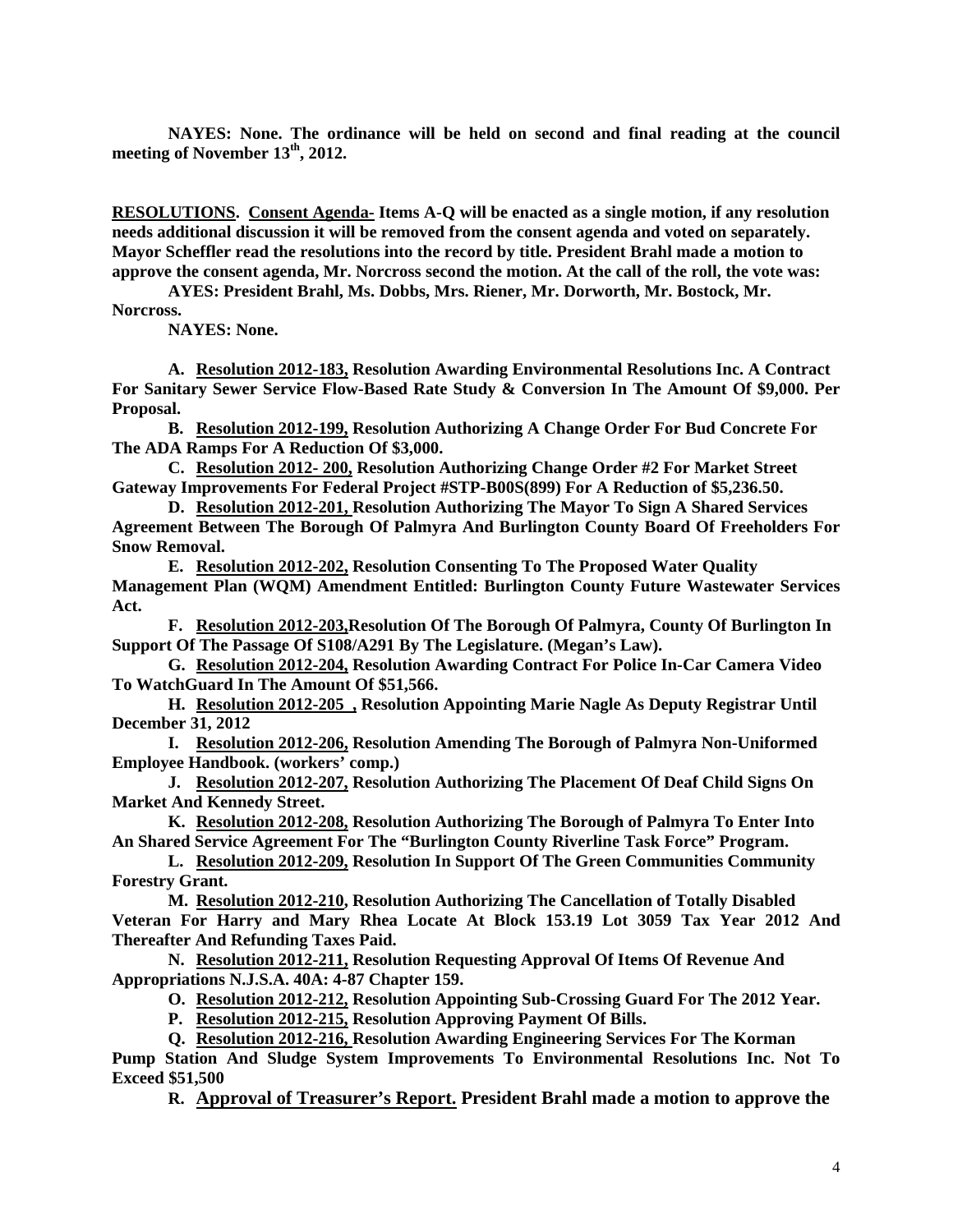**treasurer's report, Ms. Dobbs second the motion. All members present voted in favor of the motion.** 

**ADMINISTRATOR REPORT. Mr. Gural request adding Resolution 2012-217, to the agenda. This resolution would allow the borough to submit a grant application with the NJ Department of Transportation for the Charles Street Reconstruction project. President Brahl made a motion to approve the resolution, Mr. Bostock second the motion. At the call of the roll, the vote was:** 

 **AYES: President Brahl, Ms. Dobbs, Mrs. Riener, Mr. Dorworth, Mr. Bostock, Mr. Norcross.** 

 **NAYES: None.** 

**COMMITTEE REPORTS.** 

**Police and Public Safety Committee. Mr. Dorworth discussed that the selection of the new officers and the promotions in the police department was a job well researched and completed. Chief Pearlman reported to council that a Nextel alert was sent out after a few incidents in the borough and Riverton with a gentleman and lewdness. The police departments have a description of the suspect and are looking to see if anyone has a tag number of the vehicle. Mr. Dorworth explained that the fire department is in need of replacing one of the trucks. They are gathering information for their specs for the vehicle. The current truck is about 20 years old and a new truck will cost about half a million dollars to purchase. The repairs on the old truck are becoming too costly and time consuming with the truck out of commission. Mr. Dorworth will keep council advised as the process for the new truck moves along.** 

**Land Use, Shade Tree, Construction and Code Enforcement. Mrs. Riener reported that there was no land use meeting last month and that there are two items on the agenda for the October meeting. There has been an increase in code enforcement and zoning. The shade tree report was received with a total of 8 request last month for tree trimming or removal. There are still three request that are outstanding and a total of 46 volunteer hours were used.** 

**Public works, Sewer Department and Board of Health. Ms. Dobbs reported that the Board of Health meets on the 4th Monday of each month in the community center. The new street sweeper is out on the street. The last brush pick up will be the week of October 22 and then leaf season will start. Leaf pick up will be the months of November and December. There will be an open house at**  the sewer plant on October 20<sup>th</sup> for the general public starting at 9am.

**Finance Committee- President Brahl inquired if the reassessment has been completed. Mr. Gural replied that there are a few inspections left that are being handled by appointment only and that they will be finished by the end of the month.** 

**Board of Education and BID- Mr. Bostock reported that he has not received any additional information about the 501c application. The Board of Education has hired a new superintendent for the district and a new principal at the high school.** 

**Public Events. Mr. Norcross reported that the Halloween parade is on October 30th at 7pm. It will start at the Riverton school. Volunteers are needed for that night. The football field has been dedicated and the plaque is in place. The last field will be dedicate for all of the volunteers past and present. Mr. Norcross explained that he is working on the scoreboard for Legion Field and that the sports teams using the field have to clean up after themselves.** 

**Mrs. Dobbs thanked Mrs. Butler for doing a voter registration in the area. Mr. Norcross reported that the school is also working on voter registration for the high school.** 

**PUBLIC COMMENTS. President Brahl made a motion to open the meeting to the public, Mr. Bostock second the motion. All members present voted in favor of the motion.**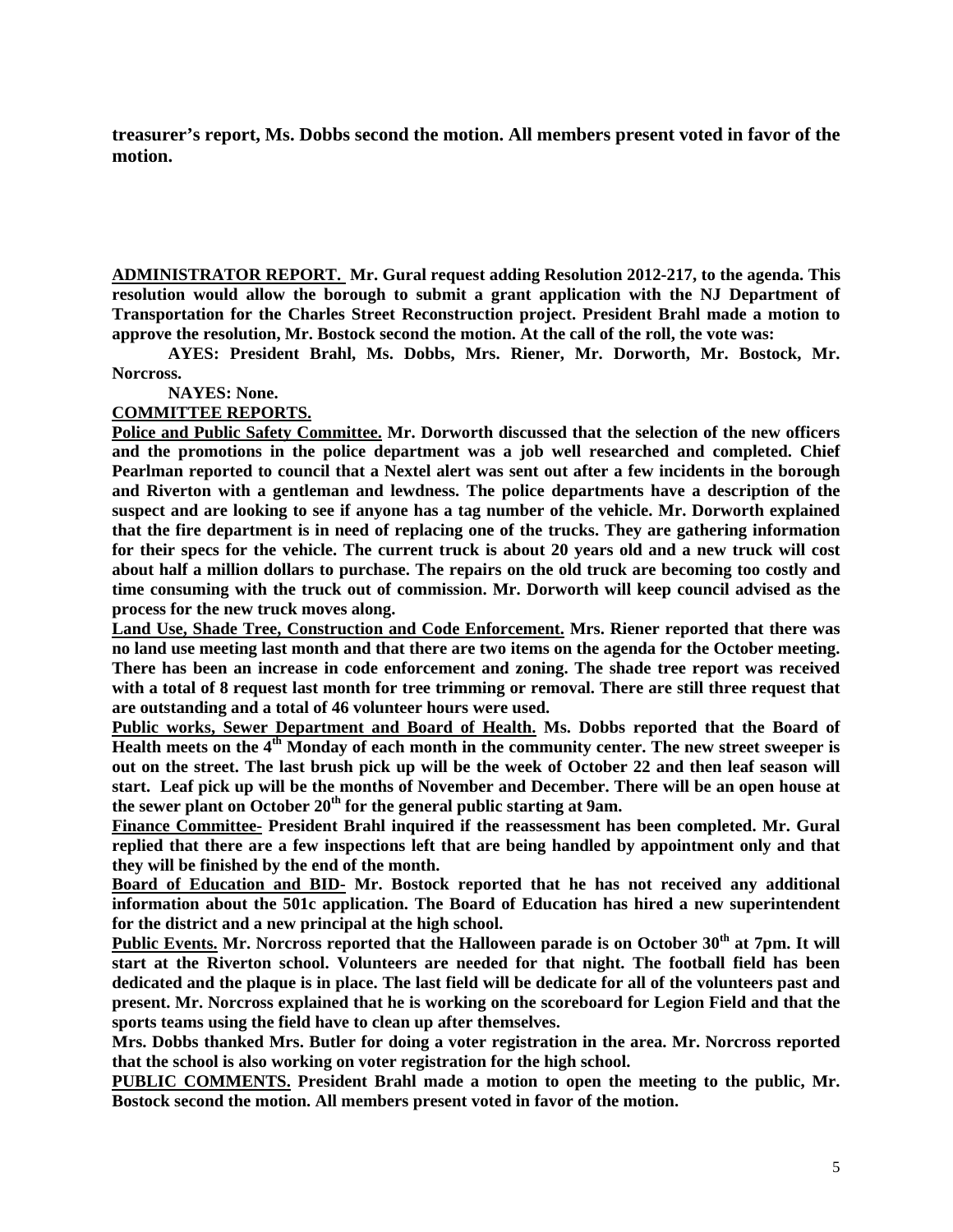**Mrs. Scott-Front Street discussed that the street sweeper has not swept Vine Street and that the cars should be removed before sweeping the street. Mr. Ryan will look into posting no parking sigsn the next time the sweeper is out on the street. Mr. Norcross discussed that Vine Street is dirty and that it is mostly rental properties whom do not care about the borough. Mrs. Scott discussed the improvements to Ethel Hardy Park and that there was a committee meeting before the construction and that the committee gave several suggestions to the borough. There was a need for a water fountain, electric outlets and a larger picnic area. Mrs. Scott discussed the condition of the fencing and the mulch. The fence has big holes in it and the mulch is covered in mold. There is no electric at the site and there is also broken glass at the playground. Mrs. Scott informed council that the grass seed is not the correct type and that it is not growing. There needs to be water hooked up for the grass. Mrs. Scott inquired where she could get the receipts for the equipment that was purchased for the park. Mr. Gural explained that there was only one grant for the park used and that the first time the bids came in at \$20,000 above budget. The grant came from the county for the park and the borough had to scale back the project and rebid it. The electric was not installed due to problems at the band shell and Legion Field with residents using the electric for their own use. Mr. Gural reported that the park has had several grants for improvements in the last few years. Mr. Bostock inquired if the borough had to do a match for dollars with the grant. Mr. Gural will review the grant application and that there will be a maintenance bond when completed. Mayor Scheffler requested that the administrator find out what is growing on the mulch. Mr. Dorworth discussed that it looks like some type of fungus. Mayor Scheffler explained that the fence was not replaced due to the cost and that the new home being built also caused problems with the fence. Ms. Dobbs discussed that the fence on the back side of the property needs to be repaired or taken down as well as the fence around the basketball court. Children cut through and jump the fence for a short cut. Ms. Dobbs explained that the Head Start building used to sit on the lot so there should be water located somewhere. Mayor Scheffler requested that Mr. Fox of Land Engineering be contacted about the mulch and fence. Mr. Bostock inquired about the ownership of the fence near the new home being built and if the contractor could be held responsible. Ms. Dobbs replied that the borough owns the fence and it was damaged before the contractor started work on the house. Mrs. Scott requested that the borough replace the entire fencing at the park. The borough will list the additional work needed for the park on next year's grant application.** 

**Mrs. Butler-Arch Street discussed that the playground was done seven years ago and prior to that it was a neglected area of the borough. The grant received before was due to the Neighborhood Preservation Program that gave a grant for neglect areas. Mrs. Butler discussed that there needs to be a program to educate homeowners coming into the town about trash pick up and recycling as well as cutting grass, so that Palmyra is kept clean. Mrs. Butler explained that because Vine Street has rental properties and also the 500 block of Race Street the properties are neglected. Mrs. Butler thanked council for tearing down the house at Broad and Race Street. The barn or garage that was behind it also needs to come down. Mrs. Kilmer explained that the garage is a concrete building and will remain, also the property owner had the building removed after violations by the Borough. Mrs. Butler reported that 305 Broad Street has an open back door and that the fencing around the home is being torn down also. Chief Pearlman will have an officer check the backdoor and notify public works if it needs to be boarded. Mrs. Butler discussed that along with the voters registration, she is attempting to notify college students about the absentee ballots that are available. The NFL Film company had contacted Mrs. Butler about Deron Cherry who played football for Palmyra and that they did a short clip in Kansas City on Deron Cherry and his career. Mrs. Riener requested a copy for the historical society. Chief Pearlman inquired if the clip could be placed on the website. Mrs. Butler will provide the borough with a copy and also the school. Mrs. Butler informed council that the Palmyra High School will be holding a reunion for all classes on November 23.** 

**Mr. May-Morgan Avenue inquired about the performance bond and maintenance bond for the community center to cover the repairs that are needed. Mr. Gural explained that the maintenance**